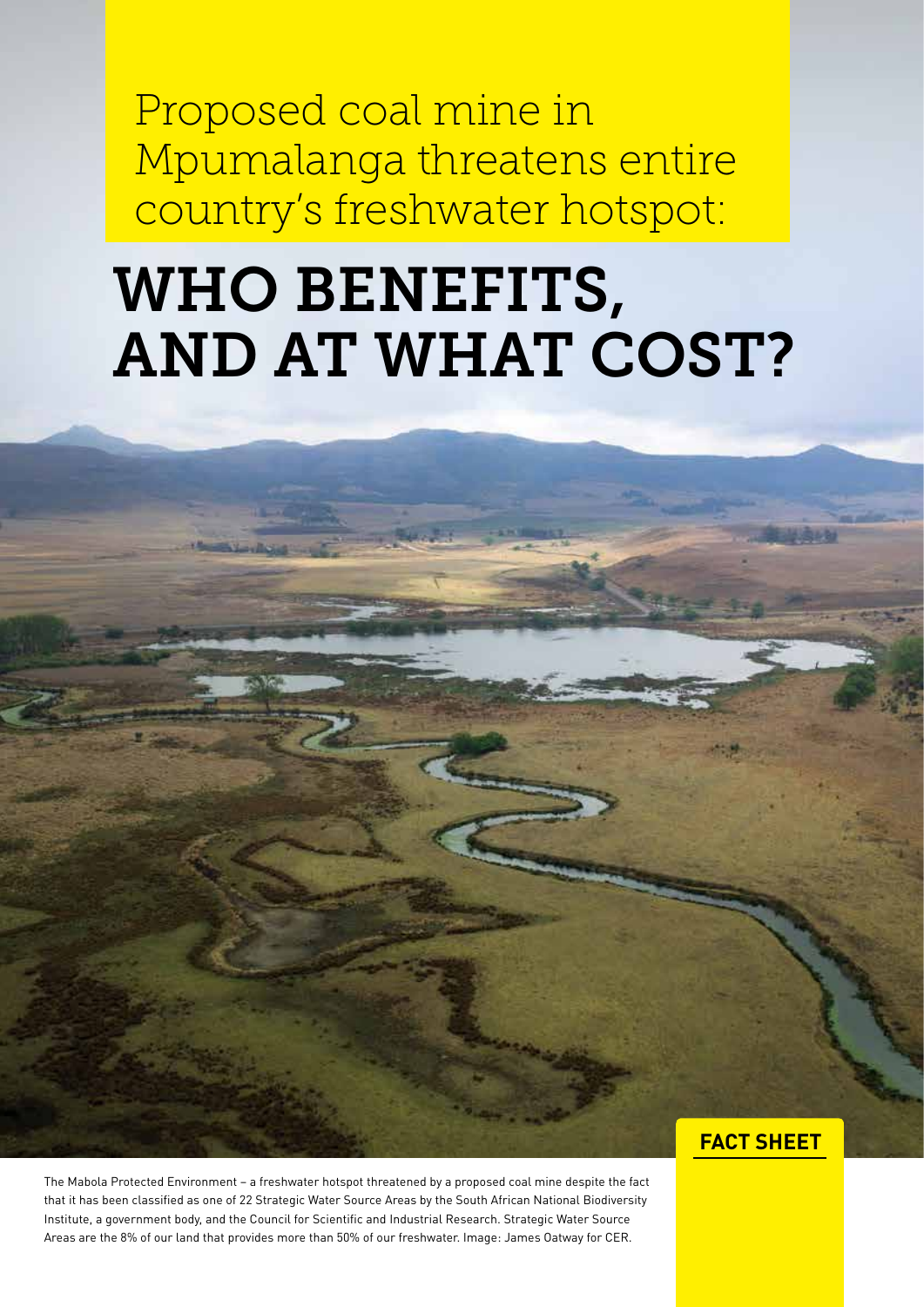

#### BACKGROUND

In 2015, the Minister of Mineral Resources granted Atha Africa Ventures (Pty) Ltd, an Indian-owned mining company, the right to mine for coal in an area in Mpumalanga that was declared a Protected Environment in January 2014.

The Centre for Environmental Rights, on behalf of a group of eight civil society and community organisations from across South Africa, challenged this decision on the basis that it was illegal and dangerous, and would compromise the local community, region and country's access to precious water resources.

**The matter is currently being considered by a number of courts and regulatory bodies.**

Image: James Oatway for CER.

#### Why is it so important for South Africa

#### to protect this area?

- • Mpumalanga is the source of many of South Africa's biggest rivers.
- • The Mabola Protected Environment in Mpumalanga falls within the Enkangala Drakensberg Strategic Water Source Area, and is vital for producing water that is consumed by local communities.
- • This area was identified as incredibly important and strategic to protect in the interest of all South Africans.
- The area is composed mostly of wetlands, pans and grassland.
- • The proposed mine area is located in a part of the Enkangala Drakensberg Strategic Water Source Area that constitutes the headwaters of the Usutu River System, via the Assegaai River. The Usutu River flows through Swaziland and, after joining the Pongola River, flows into Mozambique, where it is known as the Maputo River. Accordingly, the health of the Usutu River System is also relevant to South Africa's international obligations to Swaziland and Mozambique. The Assegaai River also flows into the Heyshope Dam, from which water is inserted into the Vaal River System via inter-basin transfer. Accordingly the mine area is a water source of the

Vaal River System and supports the economic hub of Gauteng. These users will all be affected if the sources of those rivers are compromised.

- The area has been classified as one of 22 strategic water source areas by the South African National Biodiversity Institute, a government body, and the Council for Scientific and Industrial Research in a project supported by government. Strategic water source areas are the 8% of our land that provides more than 50% of our freshwater. From 2015, South Africa has been experiencing the worst drought in 30 years, with a state of drought disaster declared in 8 of our 9 provinces (including Mpumalanga).
- • Long before Atha Africa was given a mining right by the former Minister of Mineral Resources, the Mpumalanga provincial government, the Department of Environmental Affairs, the Department of Water & Sanitation, the South African National Biodiversity Institute and the Water Research Commission were working to protect the Mpumalanga grasslands.
- • This work culminated in the declaration of the Mabola Protected Environment in January 2014.

# What would Atha Africa's coal mine look like and who

#### would it benefit?

- The mine proposed by Atha Africa is a massive underground coal mine, mined through conventional bord-and-pillar mining. Atha says they plan to export two thirds of the coal mined, and plan to sell the rest to Eskom.
- • However, there is currently no commitment from Eskom to buy this coal, and even if it did, this coal would constitute less than 1% of South Africa's coal reserves.
- • Once mined, the coal would be transported to Richards Bay, meaning lots of big coal trucks will travel through and out of Wakkerstroom. Coal trucks have caused huge damage to the roads in many parts of Mpumalanga. The coal dust from coal haulage is one of the main contributors to the Highveld's bad air quality.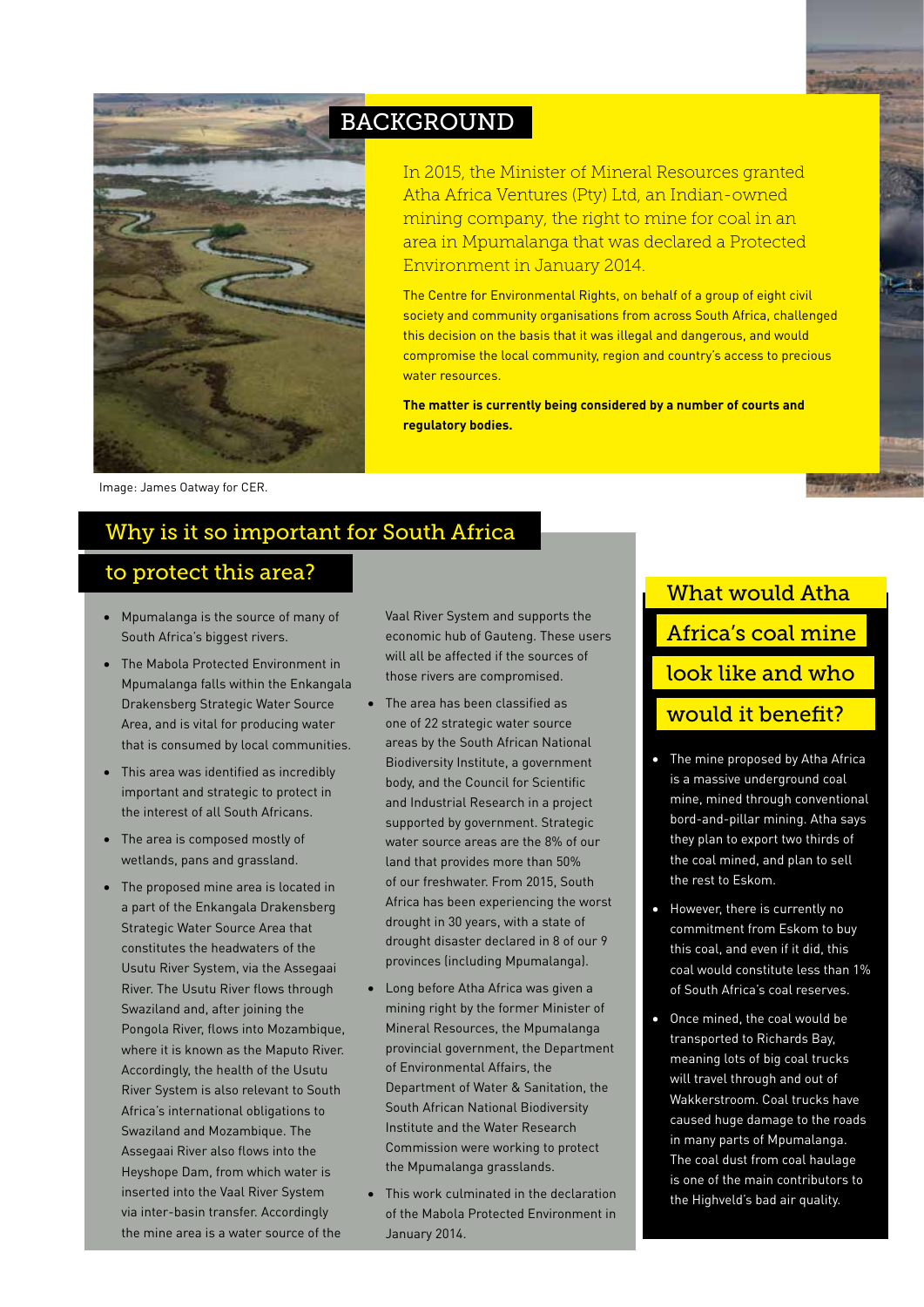

#### WHO WILL BENEFIT FROM THIS MINE?

**Atha Africa is not a South African company.** It is a subsidiary of Atha Group, a private company registered in India. The current directors are Gaurav Atha, Vishal Atha and Morgambary Munsamy.

**Atha's BEE partner is the Bashubile Trust.** The trust deed shows that the trustees are Prince Thabo Mpofu, Vincent Gezinhliziyo Zuma, and Sizwe Christopher Zuma. Beneficiaries of the trust are the heirs of Mpofu, and two young people with the surname Zuma. Several newspapers have reported that both Vincent and Sizwe Zuma are related to former President Jacob Zuma.

As far as we know, **none of these trustees or beneficiaries live in or near Wakkerstroom**, Dirkiesdorp or Volksrust – or even in Mpumalanga.

Coal mining at Arbor, near Delmas, Mpumalanga.

#### What jobs would

#### the mine provide?

- **Atha's report to authorities claims the** mine would generate more than 500 jobs once fully operational, but without any guarantee that these jobs will be sourced locally.
- • It states "there is unlikely to be significant opportunities for the local population to be employed during the construction phase, and the opportunities are likely to be temporary" and there will be "limited numbers of unskilled, [and] semi-skilled employment opportunities".
- The Atha report states that the 60 "skilled" jobs estimated to be created for the mine's construction will not be sourced locally, and that 10 management staff will come from Atha's Indian operations.
- **Moreover, our experience, and that of** our partners, is that the number of jobs promised by mining companies rarely materialise, particularly not for local people.
- In contrast, the area employs many people in agriculture and in a growing – and sustainable – nature-based tourism sector. At least some of these jobs may be lost as a result of the mine.

### Will the mine be of value to South Africa's energy needs?

- • According to Atha, the mine will operate for 15 years. However, the quality of the coal at Mabola is low grade. During the next 15 years, at least 5 Eskom coal-fired power stations will be shut down owing to the pollution they generate, causing poor health and deaths, particularly in local communities.
- Internationally, imports by big buyers like India and China have reduced drastically in the past 5 years and are unlikely ever to increase again as almost 200 countries, including South Africa, work to reduce reliance on coal to meet international commitments to mitigate climate change. Coal is dying.

#### What else has

#### Atha Africa promised

#### the community?

- Atha's Social and Labour Plan (SLP) is limited: some training, bursaries, a local mobile clinic, an extra classroom and some guest teachers for a local secondary school. Total cost: R7.738 million over 5 years, about R1.5 million per year. Compared to revenue of at least R1 billion Atha claims it will create during the first 10 years of the mine's operations, this is not major investment in local communities.
- The SLP is unlikely to be enforced by DMR. At Marikana, for example, mining company Lonmin built 3 out of the 5000 houses its SLP required it to build for local mine workers. It has still not been held accountable by the DMR.
- • Atha concedes in its SLP that it may leave the community with "negative impacts on the health and safety of the surrounding community and future employees from the generation of dust, airborne emissions (noxious gases and smoke), noise, vibrations, traffic, and contamination of surface and groundwater on downstream users"; an increase in foreign workforce; and a negative impact on crime and security.